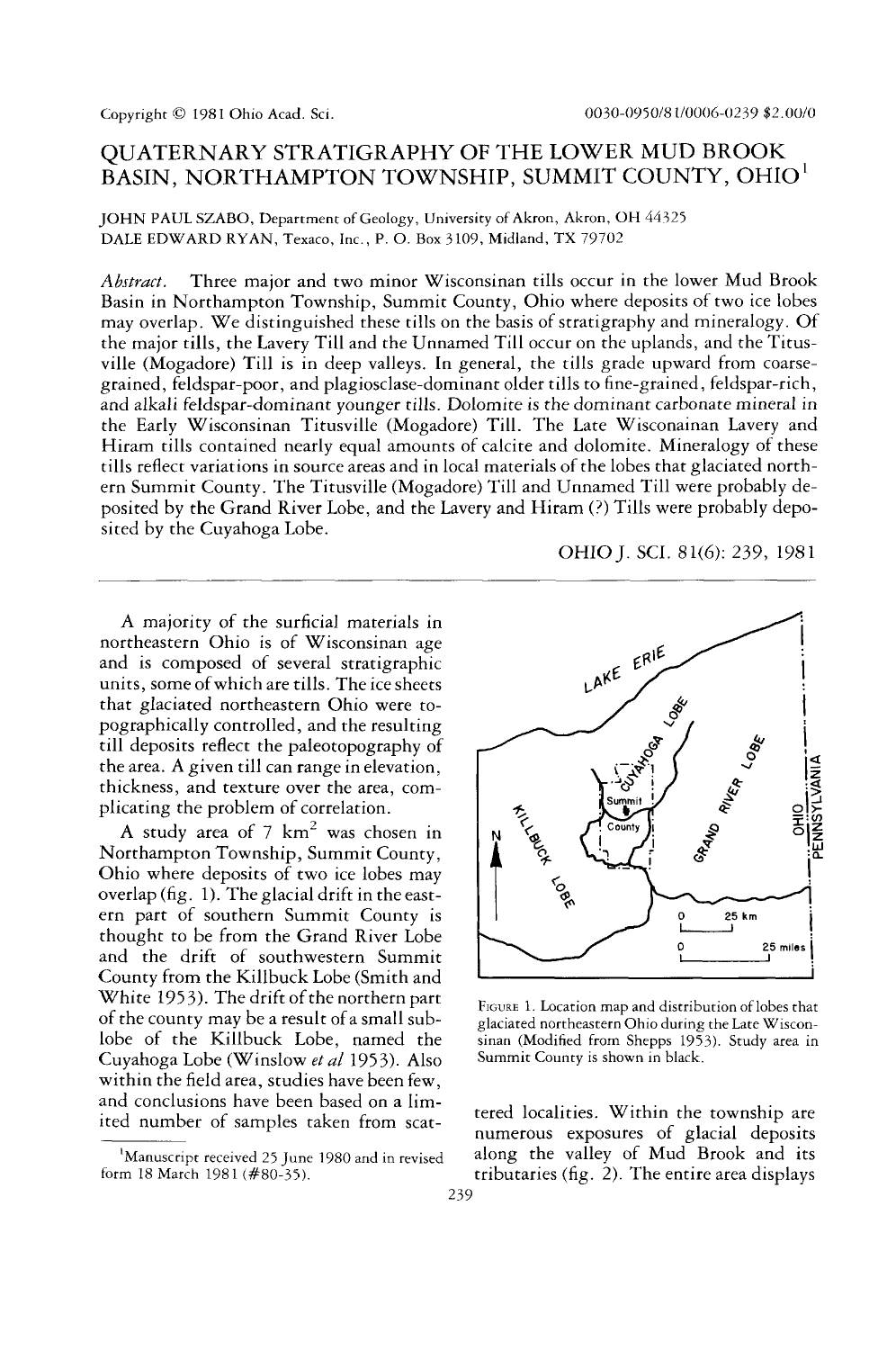

FIGURE 2. Parent material map of the study area (Modified from Ritchie and Steiger 1974). AUP— ALP is a borehold traverser on the property of Alden Sand and Gravel Company. AUP is the upper gravel pit and ALP is the lower gravel pit. TH is the location of the Townhall Section.

the topography of the dissected Wabash Moraine.

Claypole (1887) and Leverett (1902) conducted early investigations of the glacial deposits in the area. G. W. White and his students have done considerable work on the Pleistocene deposits of northeastern Ohio and northwestern Pennsylvania. White (I960, 1961 and 1979) also determined the extent and relative ages of the glaciations in northeastern Ohio. A general description of the glacial deposits of Summit County is found in Smith and White (1953), and detailed work in the county includes a study of glacial Lake Cuyahoga

(Wittine 1970). The county soil survey (Ritchie and Steiger 1974) provides insight in the location of materials in the area (fig. 2). Bain (1975) described the terraces and their deposits along the Cuyahoga River and its major tributaries. White (1977) examined and sketched one of the outcrops in the area, and Szabo (1979) has done considerable reconnaissance work in the valley of Mud Brook. Mangun (1980) determined the depth to bedrock in the Cuyahoga Valley in Northampton Township, and Ryan (1980) studied the stratigraphy and mineralogy of the tills in the study area.

In this study, we examined the glacial deposits both in the field and in the laboratory. Nine sections were measured and described in active and inactive gravel pits, in stream valleys, and in roadcuts. These sections were sampled at 20 cm intervals where feasible. In addition, we bored six holes using hollowstem augers, Shelby tubes, and split-spoon samplers. Cores were described and sampled in the laboratory. Five hand-augered holes were drilled and sampled at several locations to improve the correlation between drilled and measured sections. Textural and mineralogical analyses were performed on 303 samples. The mineralogical analyses included the determination of quartz-feldspar ratios and alkali feldspar percentages in the fine sand fraction of the samples using cathodoluminescence. A Chittick apparatus were used to determine the carbonate content of the finer than 0.074 mm fraction of the samples. All laboratory analyses were plotted against depth for all sections, cores, and auger borings (Ryan 1980).

### QUATERNARY STRATIGRAPHY

The names of the units in this study are in accordance with those presently accepted for Pleistocene rock-stratigraphic units of either the Killbuck or Grand River lobes (White I960 and 1961). The most complete measured stratigraphic section is located in the upper gravel pit of the Alden Sand and Gravel Company 300 m south of the east-west part of Northampton Road (fig. 2). This pit was examined by Wittine (1970) and Bain (1975), who found only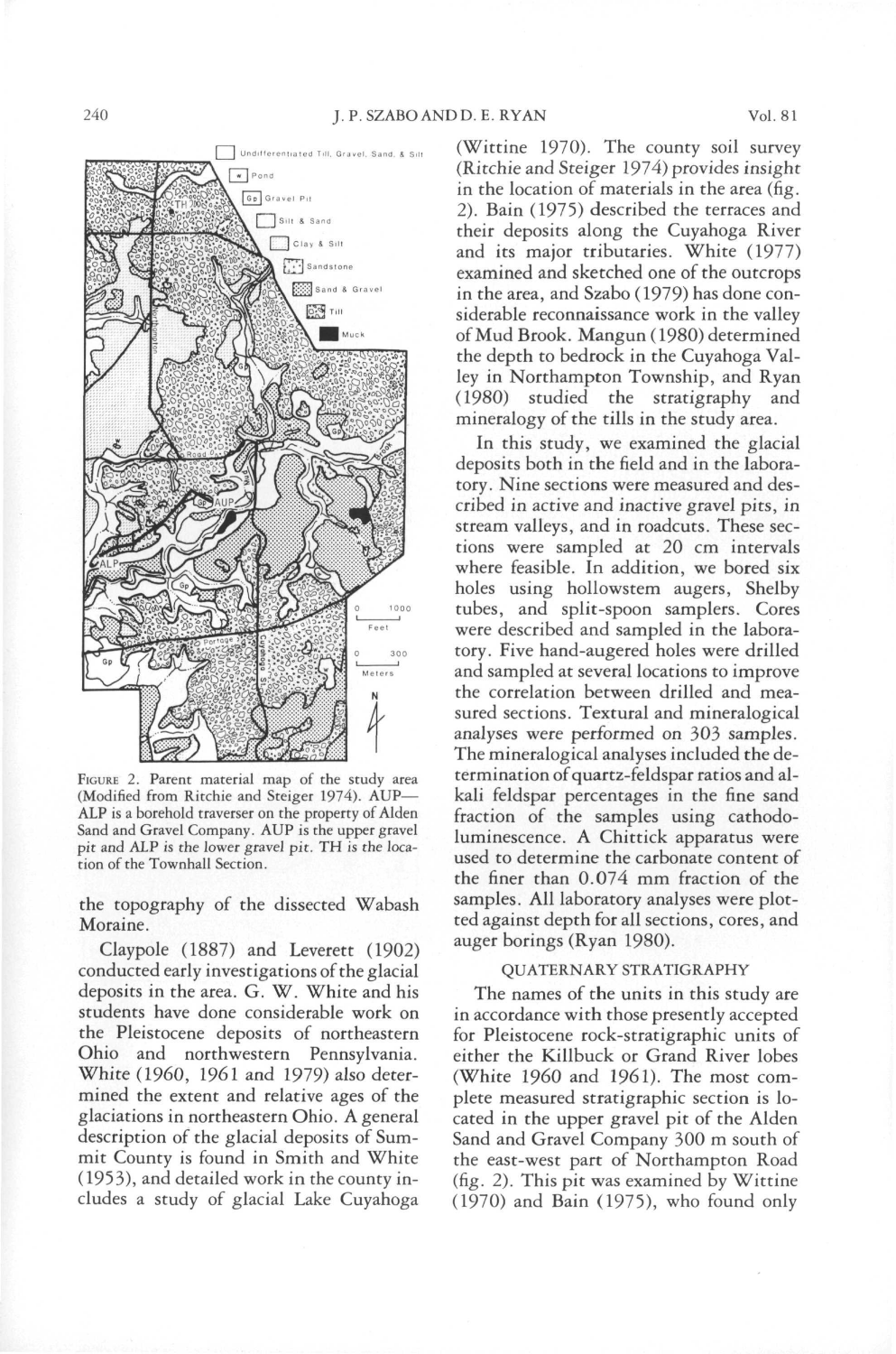measured the upper part of the section. The The general stratigraphy upper 16.24 m were measured on the east illustrated by figure 3. upper  $16.24$  m were measured on the east illustrated by figure 3.<br>wall of the pit; the remaining  $38.26$  m were The oldest till in the study area is the wall of the pit; the remaining 38.26 m were

one till, and by White (1977), who also measured down a south-trending ravine.<br>measured the upper part of the section. The The general stratigraphy of the area is best



FIGURE 3. Measured section and laboratory analyses of the AUP Section located on the north side of Mud Brook (see fig. 2).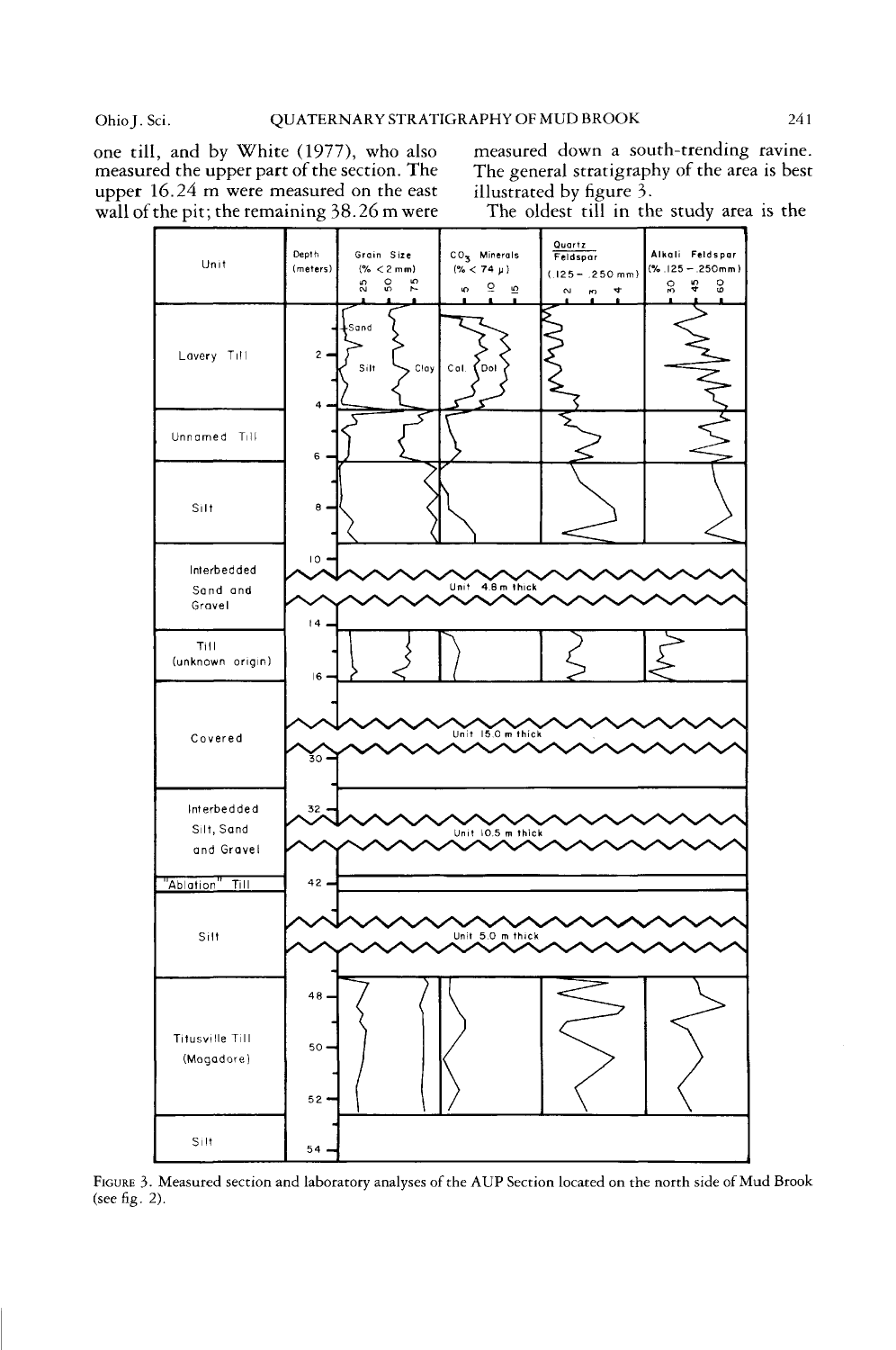Titusville (Mogadore) Till (White I960 and 1979). This till does not form the surficial material anywhere in the study area except in small exposures in and along deep valleys. The till ranged in thickness from 5.4 m to 22.9 m. Stratigraphically, the Titusville (Mogadore) Till occurs alone in a section or is overlain by one to three other tills, silts, and sand and gravel. It overlies both silts and bedrock. This till is unweathered, gray, and very dense in most places. The typical oxidized color, olive brown, of the till was observed in thin bands along sand and silt contacts with it and along fractures in it. Within the area the till averages 26.7% sand, 56.7% silt, and 16.6% clay (table 1). It has the coarsest texture of all the tills in the study area.

to dark gray in its dense unweathered part. Laboratory analyses show that the Unnamed Till has the lowest sand percentage of all tills in the area (table 1). The till resembles silt, but the presence of pebbles, characteristically gray and brown dolomites, and the increased resistance during augering distinguish it from silt.

The Unnamed Till makes up the core of the moraine in the northern part of the study area. It is found in a cut along a dirt road 240 m northeast of the Northampton Townhall at the intersection of Bath and Northampton Roads (fig. 2). This section, named the Townhall Section, is illustrated in figure 4. In this section, the younger tills reflect the constructional topography of the moraine built of Unnamed Till.

| Summary of textural and mineralogical analyses. |                          |           |                |           |                    |                          |                        |              |               |
|-------------------------------------------------|--------------------------|-----------|----------------|-----------|--------------------|--------------------------|------------------------|--------------|---------------|
| Unit                                            | No. of<br><b>Samples</b> | Sand<br>% | Silt<br>%      | Clay<br>% | Quartz<br>Feldspar | Alkali<br>Feldspar*<br>% | Total<br>Feldspar<br>% | Calcite<br>% | Dolomire<br>% |
| Hiram Till                                      | 4                        | 19.0      |                | 48.0 33.0 | 1.03               | 54.8                     | 44.5                   | 5.2          | 5.0           |
| Lavery Till                                     | 74                       | 10.1      | 48.4 41.5      |           | 1.40               | 55.1                     | 40.3                   | 8.2          | 7.1           |
| Unnamed Till<br>Till (Unknown                   | 99                       |           | 7.2 52.7 40.1  |           | 2.00               | 56.6                     | 33.9                   | 3,3          | 6.0           |
| Origin<br>Titusville Till                       | 11                       |           | 13.0 54.2 32.8 |           | 2.34               | 27.3                     | 29.8                   | 0.0          | 2.9           |
| (Mogadore)                                      | 34                       | 26.7      |                | 56.7 16.6 | 2.53               | 30.5                     | 30.5                   | 0.0          | 3.3           |

| TABLE 1                                         |  |  |  |  |  |  |  |  |  |
|-------------------------------------------------|--|--|--|--|--|--|--|--|--|
| Summary of textural and mineralogical analyses. |  |  |  |  |  |  |  |  |  |

\* Alkali feldspar content is percent of the total feldspar.

Above the Titusville (Mogadore) Till (fig. 3) is a deltaic sequence of silts, sands, and gravels (Bain 1975). Within this sequence are two minor tills, the lowest of which is a yellowish brown "ablation" till. This till is contorted and interbedded with sand and gravel. Higher in the section in the floor of Alden's upper gravel pit (fig. 3) is a discontinuous, gray, plastic till of unknown origin. The characteristics of this till are summarized in table 1.

The deltaic sequence underlies another till termed the Unnamed Till, which was found in almost every section. It is not the surficial material anywhere in the study area except possibly on the slopes of deep valleys. The maximum thickness of the till is 10.3 m, but it averages 3-8 m. In most places, the Unnamed Till is oxidized olive brown to dark yellowish brown but grades

The Lavery Till forms the surficial material over much of the study area. Its thickness, 2.5 m, is relatively constant over the area. The Lavery Till is separated from the underlying Unnamed Till by a thin silt or sand layer and appears to be limited to the uplands. Erosion probably removed the Lavery Till where present valleys exist. The till weathers yellowish brown to dark yellowish brown. It displays a "sheet" structure and has secondary carbonates filling the fractures. Sand and clay percentages are only slightly higher than those of the Unnamed Till (table 1).

The Hiram(?) Till occurs at only the Townhall Section (fig. 4). Its distinction from the Lavery Till is based on the stratigraphic position of the till, its lower carbonate content and feldspar percentage, and on the difference in its physical appearance.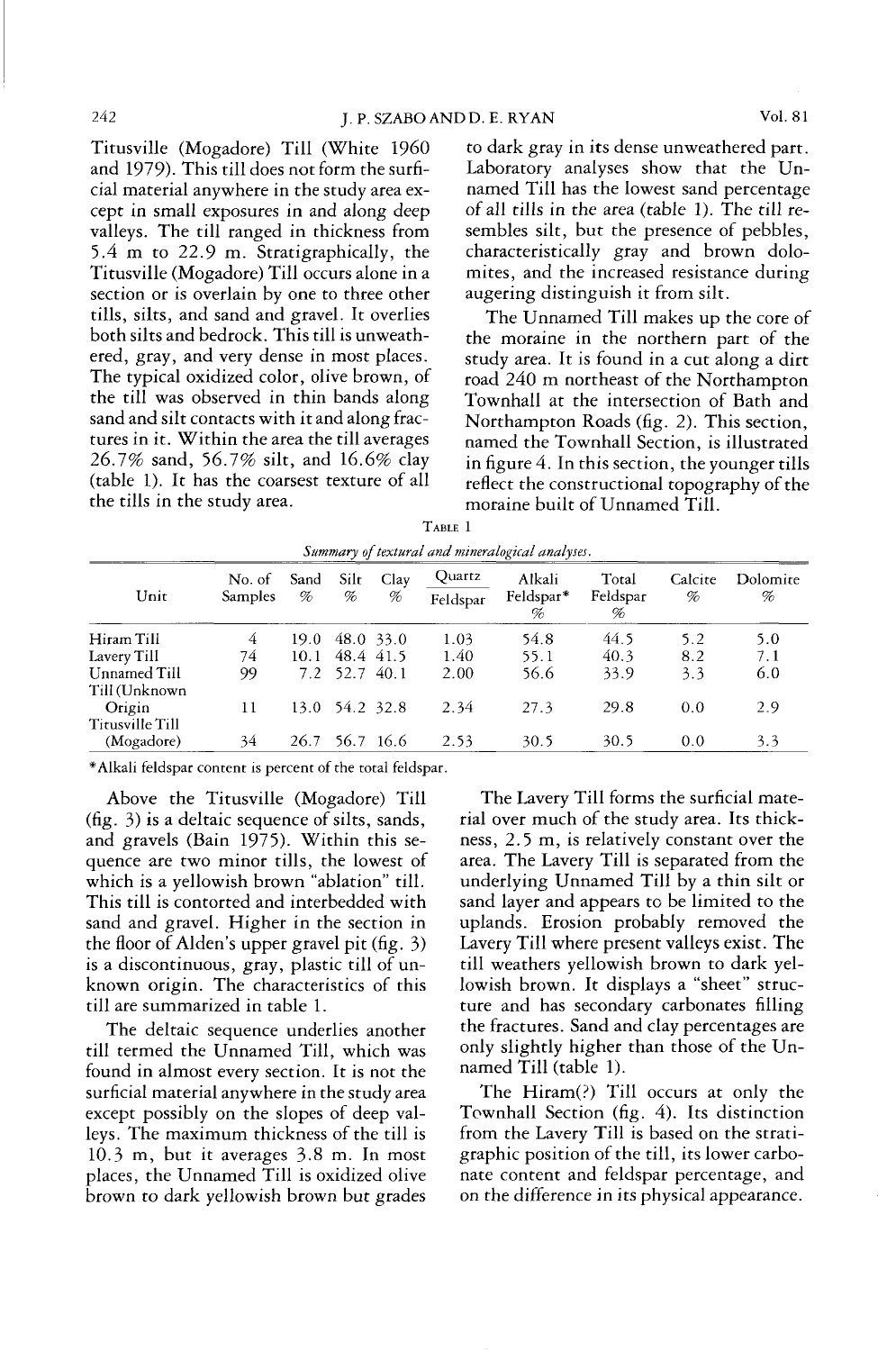

FIGURE 4. Cross-section showing the variability of materials in the Townhall Section (fig. 2).

The Hiram(?) Till weathers yellowish brown and contains almost twice as much sand as the Lavery Till. The Hiram(?) Till is separated from the Lavery Till by sand in some places but directly overlies it in other places in the roadcut (fig. 4). The Hiram(?) Till is present there on a hilltop in a moraine, which may explain why it is missing in all the other sections. In this exposure, the till is 1.6 m thick and thins laterally. Erosion probably has removed the Hiram(?) Till on most slopes except for the highest divides.

#### SEQUENCE OF DEPOSITION

The sequence of deposition during the Wisconsinan glaciation is best illustrated by figure 5. The bedrock of the uplands is nearly everywhere covered by Wisconsinan deposits, but in the valleys, the bedrock may be overlain by silts, sands, gravels, and tills that may range in age from Early Pleistocene to Recent. Although no material thought to be older than Wisconsinan was observed in the area, it has been suggested that the Nebraskan and Kansan glaciations may have at least affected the drainage in the area, and that Illinoian drift may be found in some of the deeper buried valleys (White I960; Winslow and White 1966).

The Titusville (Mogadore) Till is underlain by a lacustrine silt in one section (fig. 5) and by bedrock in other locations. No radiocarbon dates were obtained for this till, but it has been dated in Pennsylvania at approximately 40,000 years before the present (White *et al* 1969). This is the oldest till found in the study area.

Overlying the Titusville (Mogadore) Till are silts and interbedded sands and gravels. The sands and gravels are cross-bedded and are 5.0 to 10.0 m thick in most places. Bain (1975) has described a number of terraces in the area and has determined these deposits to be part of a kame delta complex. She states that the pro-delta sediments consist of clays and silts. Progradation of the delta occurred by the deposition of silts and sands; as the delta extends itself, higher energy streams flowed farther out into the complex and deposited sands and gravels. This sequence was interrupted at least twice by readvances of ice that deposited the "ablation" till and till of unknown origin (fig. 5)

Silts generally are between the sands and gravels and the Unnamed Till. The glacier that deposited the Unnamed Till probably overrode the uplands and valleys that had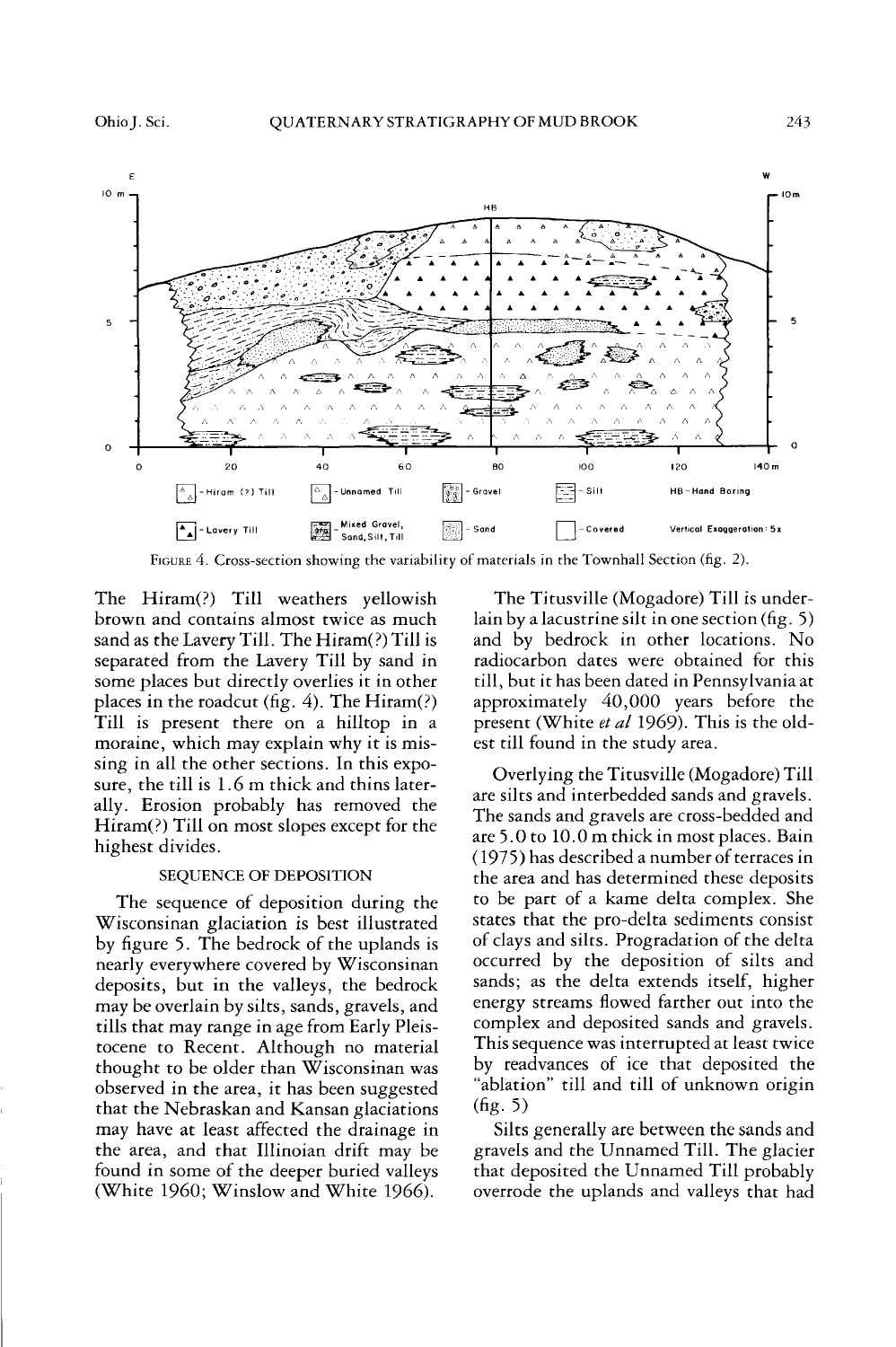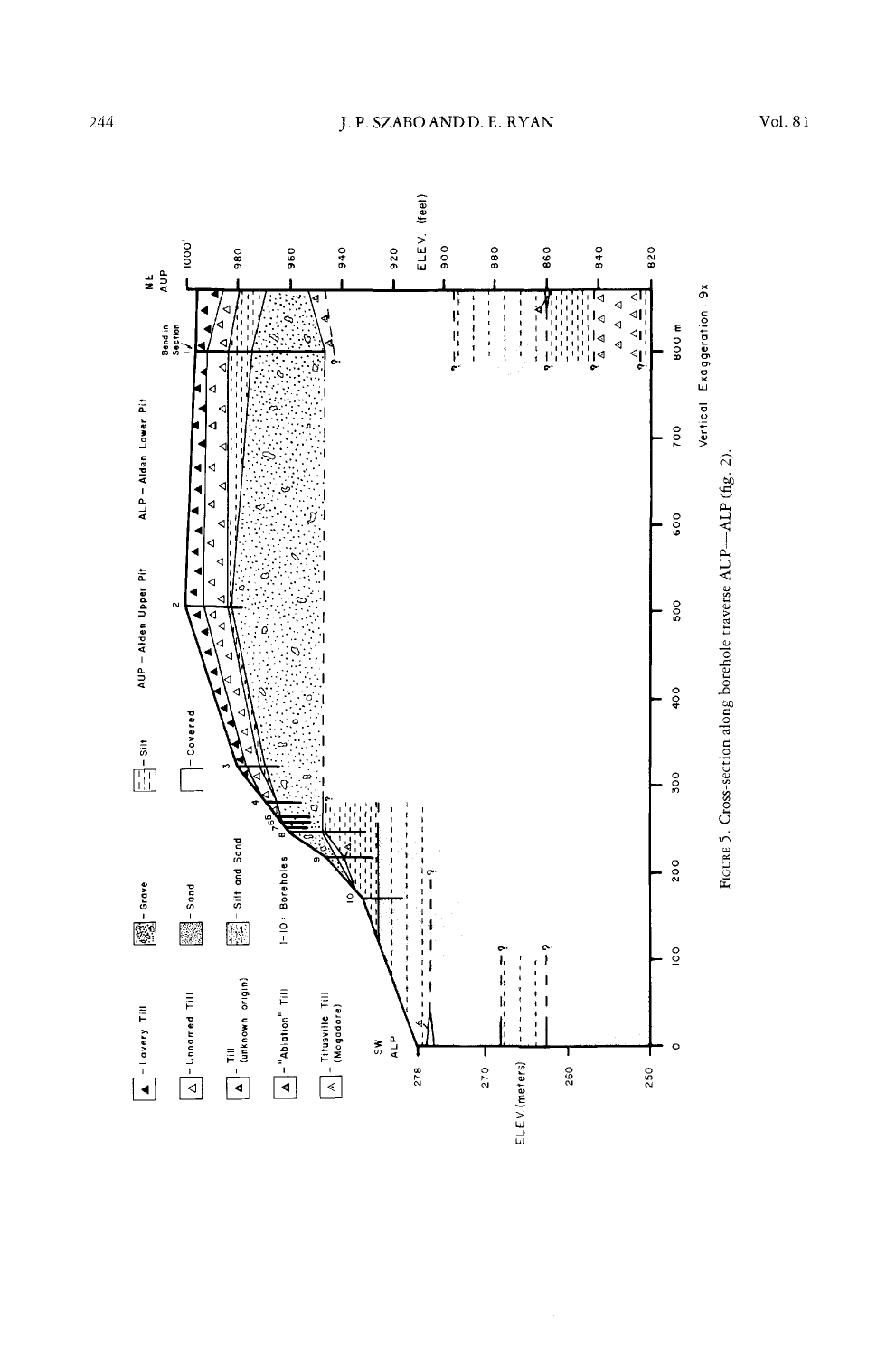been filled with sediment. This overriding is implied by the presence of the till on both sides of major valleys in the area and by the lack of the unit in the lower parts of the valleys. White (1977) has termed this till Titusville Till, where he found it in Alden's pit. The oxidized color, high silt percentage, and high density of the till are similar to those of the Titusville (Mogadore) Till, but it has a much lower quartz-feldspar ratio and much higher alkali-feldspar content than that till. The Unnamed Till is also higher in carbonate content than is the Titusville (Mogadore) Till in this area (table 1).

It is very difficult to assign a name to the Unnamed Till because of its great differences from tills described in other areas of northeastern Ohio and its similarities to younger and older tills in the study area. It is possible that this till may represent a late phase of Titusville (Mogadore) Till deposited by ice that overrode lacustrine silt and clay (White 1979). It is also possible that this till may be the stratigraphic equivalent of the Kent Till in this area. Some support for this assignment comes from the inferred margin of the Kent Ice being located in this area(Rau 1969).

Deposition of the Lavery Till followed that of the Unnamed Till. There was not much of a weathering profile developed on the Unnamed Till, indicating that there was a short time between its deposition and the advance of the Lavery Ice, or that there was a longer interval and part of the weathered till had been eroded, or that the climate was cold and weathering proceeded slowly. The Lavery Till forms the surficial material in most of the area. It appears to be equal in extent to the Unnamed Till.

The Hiram(?) Till represents the last glaciation in Northampton Township and occurs in a dissected moraine composed of the Unnamed Till. It was not observed in Alden's pit where it was reported by White (1977), but it is possible that the Hiram(?) Till had been stripped away by the time of this investigation. One of the last glacially related events was the formation of the ancestral drainage in the area. Dissection of the uplands continues at the present time.

## GENERAL TRENDS

Grain size of the tills in the area show a general decrease in sand content and increase in clay content with a decrease in age of deposition. This fining upward from one till to the next (table 1) may be explained by the mantling of the sandstone and siltstone bedrock by drift of earlier glaciations (Shepps 1953). The increase in clay and silt content could be a result of the incorporation of lacustrine silts and clays as well as Devonian shale fragments (White 195 1) as the ice readvanced.

Similar to the sand percentages, the quartz-feldspar ratios decrease with successive tills. This decrease may be in part a function of the decrease in sand because the less sand there is available, the less quartz there will be present. Totten (I960) suggests several possibilities to explain trends in the quartz-feldspar ratios, but regards the most likely ones to be changes in source material, changes in source area, or dilution by sedimentary quartz. The alkalifeldspar content and the total feldspar content tend to increase with decreasing age. Carbonate content also increases with decreasing age. The increase in alkali-feldspar and total feldspar contents may be a result of the higher amount of crystallines present in the younger tills (Ryan 1980). A change in source area to one of a higher alkalifeldspar content might also be indicated. Totten (I960) and Gross and Moran (1971) suggest many hypotheses for these gradations in tills. The increased carbonate content may be a reflection of the incorporation of carbonate-rich shales into the tills of younger age.

Although the values obtained from similar laboratory analyses of tills in other areas are either higher or lower than those of tills in this study, the general trends are similar. Totten (I960) reported an increase in the quartz-feldspar ratios for Late Wisconsinan tills in this area. Areal and vertical gradations in the same till and between tills have been attributed to variations in the amount of bedrock incorporated into the ice and to